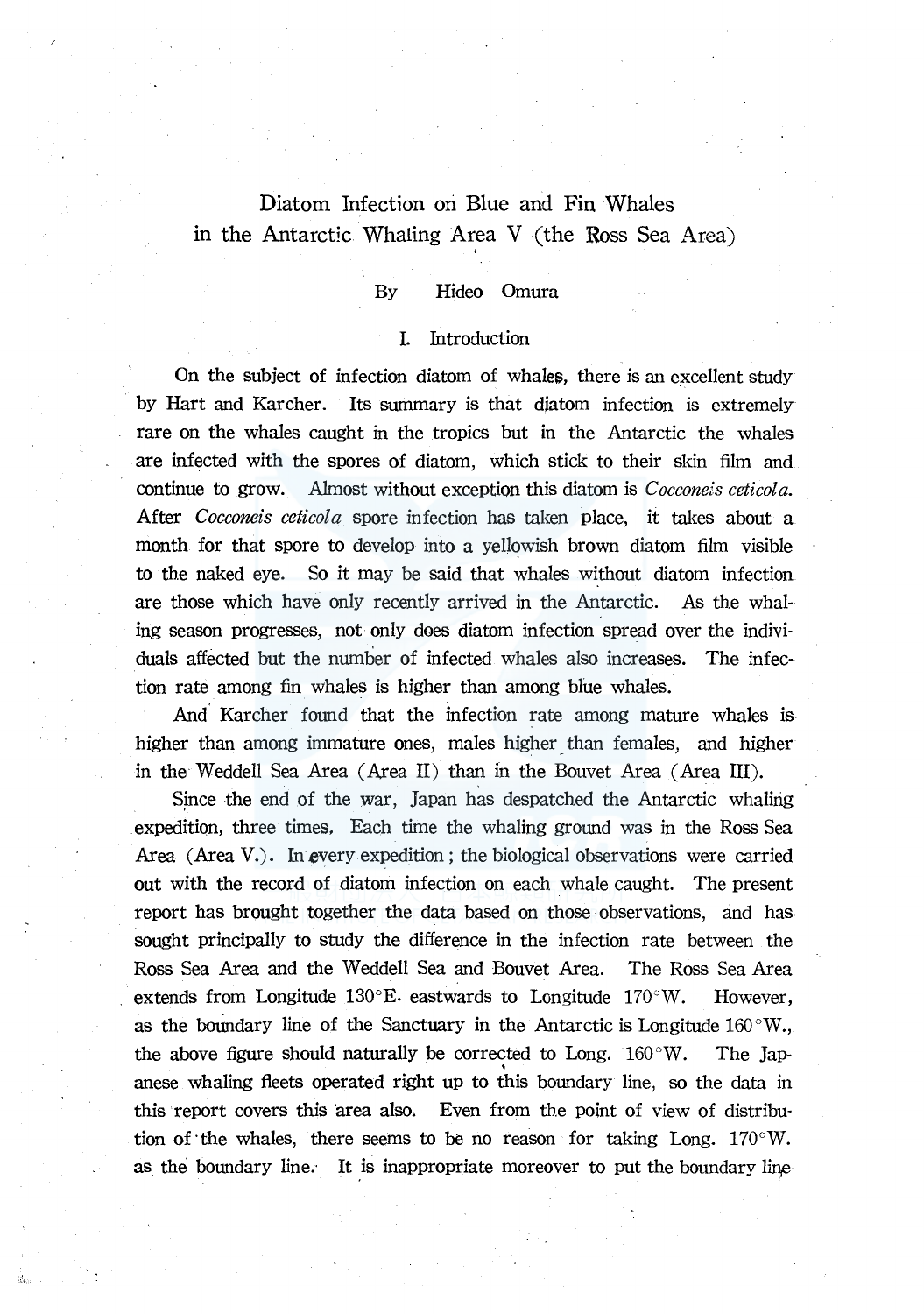Diatom Infection on blue and Fin Whales in the Antarctic Whaling Area V 15

there for the Ross Sea extends east of Long.  $170^{\circ}$ W. too.

# II. Materials and Methods

The materials upon which this report is based were observed by the following men, during the following seasons :

| 1946/47  | "Hashidate-maru"                              | Mr. Haruyuki Sakiura                                                  |
|----------|-----------------------------------------------|-----------------------------------------------------------------------|
|          |                                               | Mr. Setsuo Nishimoto                                                  |
|          | " Nissin-maru No. $1$ "                       | Mr. Hideo Omura                                                       |
|          |                                               | Mr. Toshio Deie                                                       |
| 1947/48. | "Hashidate-maru"                              | Mr. Keijiro Maeda                                                     |
|          |                                               | Mr. Toshio Deie<br>Mr. Tomoo Hayashi                                  |
|          | " Nissin-maru No. $1$ "                       | Mr. Setsuo Nishimoto<br>Mr. Katsunari Ozaki<br>Mr. Masaharu Nishiwaki |
| 1948/49  | "Hashidate-maru"                              | Mr. Yoshio Teraoka<br>Mr. Katsunari Ozaki<br>Mr. Masaharu Nishiwaki   |
|          | "Nissin-maru No. $1$ "                        | Mr. Keijiro Maeda<br>Mr. Tadanori Oye                                 |
|          |                                               | Mr. Norio Miyamoto                                                    |
|          | The number of whales observed was as follows. |                                                                       |

| 1946/47 |       | 678 blue whales   |        | 464 fin whales      |
|---------|-------|-------------------|--------|---------------------|
| 1947/48 | 701   | $^{\prime\prime}$ | $-599$ | $^{\prime\prime}$   |
| 1948/49 | 625   | $^{\prime\prime}$ | 992    | $\boldsymbol{\eta}$ |
| Total   | 2,004 | 11                | 2,005  | $\eta$              |

Observation for diatom infection was made on each whale with the naked eye as soon as it was hauled on to the deck of the factory ship for processing. The measure of diatom infection was recorded according to the following four classes; 0 where no infection could be :observed with .the naked  $eye; +$  where diatom infections appeared on a small part of the whale as small patches.  $\#$  where a considerable portion was infected and  $\#$  where the infection formed a thick film formation nearly covering the whale body. However, because the difference between  $+$  and  $+$  was not always clear and the estimates of the observers were not always in agreement,  $+$  and  $+$  were put into one group in this report. Thus, the signs in this report . are as follows ;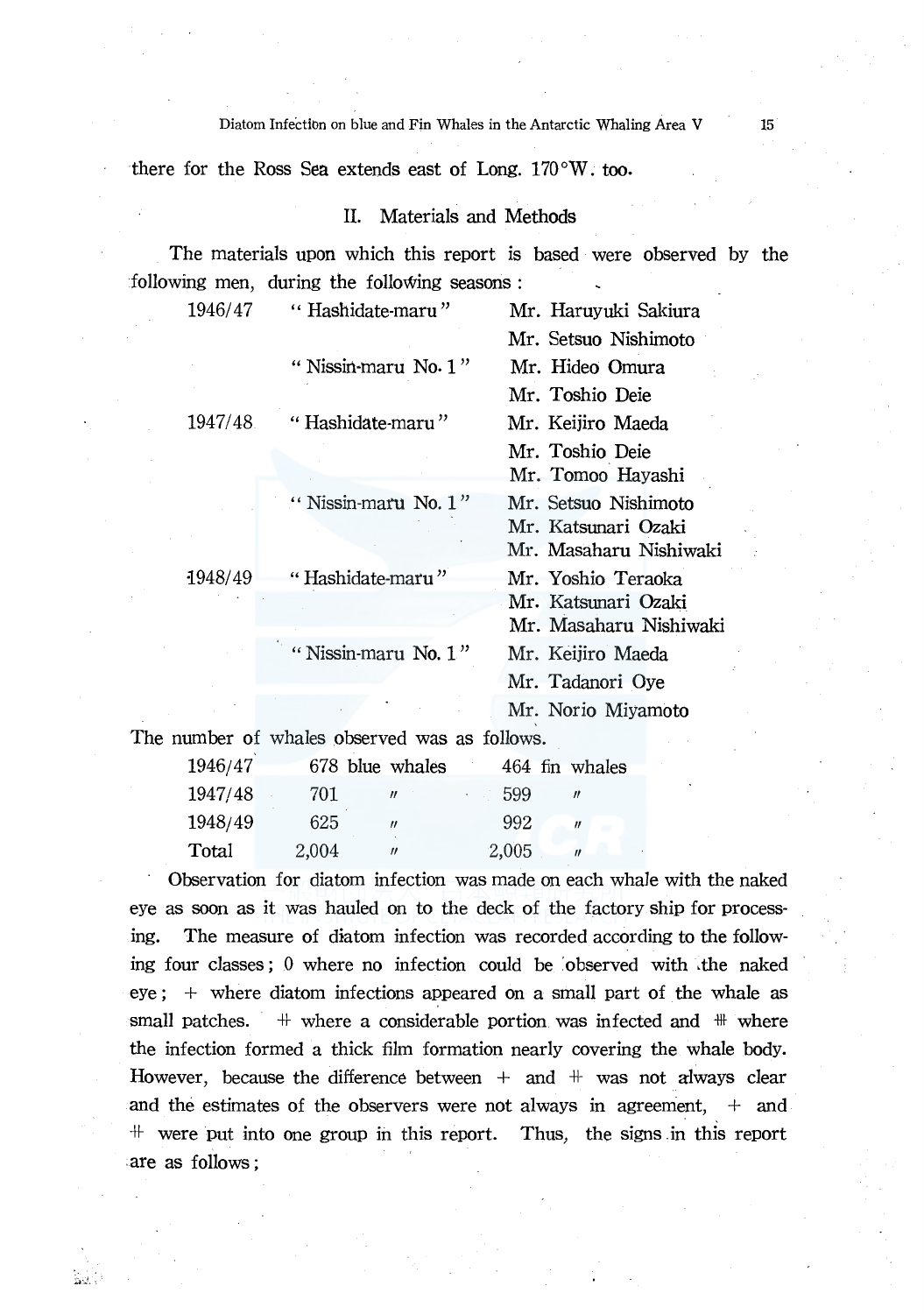...not infected ...... with diatom patches  $\dots \dots \dots$  with thick film

# III. Monthly variation

As is known already, diatom infection rate is low in the early stage of the whaling season and increases as the season progresses. The total for three seasons, 1946/47, 1947/48 and 1948/49 is shown in Fig. 1.

Fig. l. Diatom infection on Blue and Fin Whales by month. B : Blue Whale F: Fin Whale



It can be seen there that the infection rate shows a steady increase in fin whale. In December it was about 20 % and increased to  $31\%$ ,  $43\%$  and  $53\%$  in January, February and March respectively. But in the case of the blue whale it is not so simple as that. As a general tendency the infection rate is lower than among fin whales and increases with the progress of the whal· ing season. But in December it is higher than among fin whales ; in January it de· creases a little; in February it shows sudden Dec. Jen. Feb. Mer. increase and in March it decreases a little

again. The fact of the infection rate being higher among blue whales than among fin whales in December may be due to the earlier arrival of the former

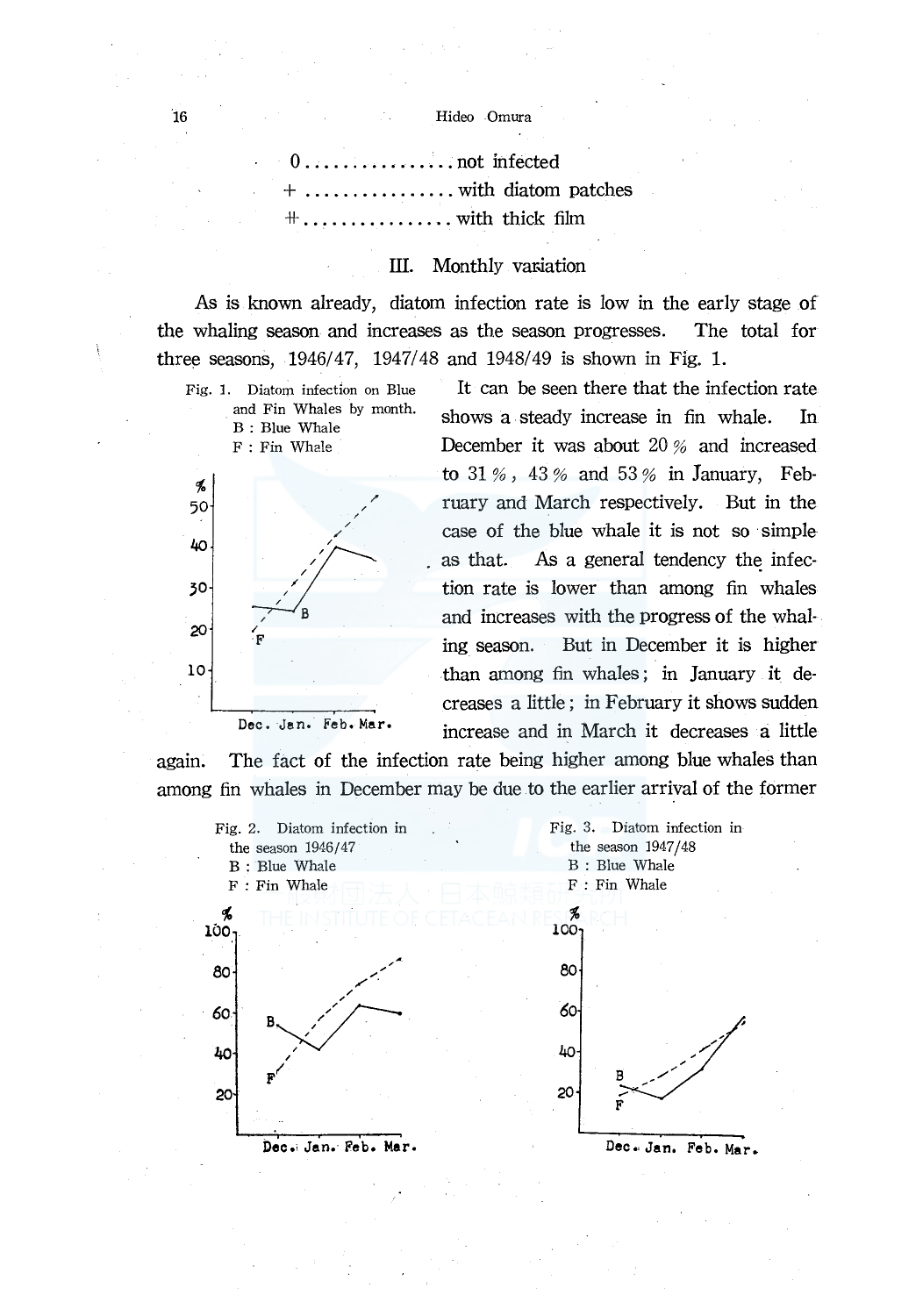in the Antarctic. The small decreases in January and March are probably evidence that whales arrive in the Antarctic in considerable numbers in those two months. It can thus be seen that result obtained on fin whales nearly coincides with Karcher's, but differs on blue whales. The fact is probably an indication that blue whale migration to this area is not so regular as to the Weddell Sea Area and Bouvet Area. That fact is made even clearer

by Fig. 2. to Fig. 4., which show the conditions for the seasons  $1946/47$ ,  $1947/48$ and 1948/49 respectively. In each of those three seasons the rate shows a regular increase for fin whales but is quite complicated in the case of blue whales. In  $1946/47$  and 1947/48 a decrease is seen for January; and in 1948/49 an increase, though very small. Decrease in March is seen only in 1946/47, in other two seasons the March rate being higher than for February. That was especially pronounced in 1947/48. Moreover, the December infection rate on blue whales



was higher than on fin whales in  $1946/47$  and  $1947/48$  but lower in  $1948/$ 49.

The above facts probably show, in short, that the migration of blue whales to this area is very irregular. But since this irregularity may be due in part to the number of whales studied, I would like to await the results of investigations to be continued hereafter before drawing definite conclusions . . Besides, , though it has not been published yet, the results of blubber thickness investigation on blue whales show the blubber is thinner in January than in December. This may be evidence that quite a large number of blue whales enter this area in January. The figures which form the basis for Fig. 1. to Fig. 4. are as shown in Table No. 1 and Table No. 2.

#### IV. Difference of infection by maturity

According to Karcher's report, both blue whales and fin whales show higher infection rate on mature individuals than on those immature. The results of Japanese investigation are shown in Fig. 5 and Fig. 6. Table No. 3 shows the figures upon which they are based. According to them, blue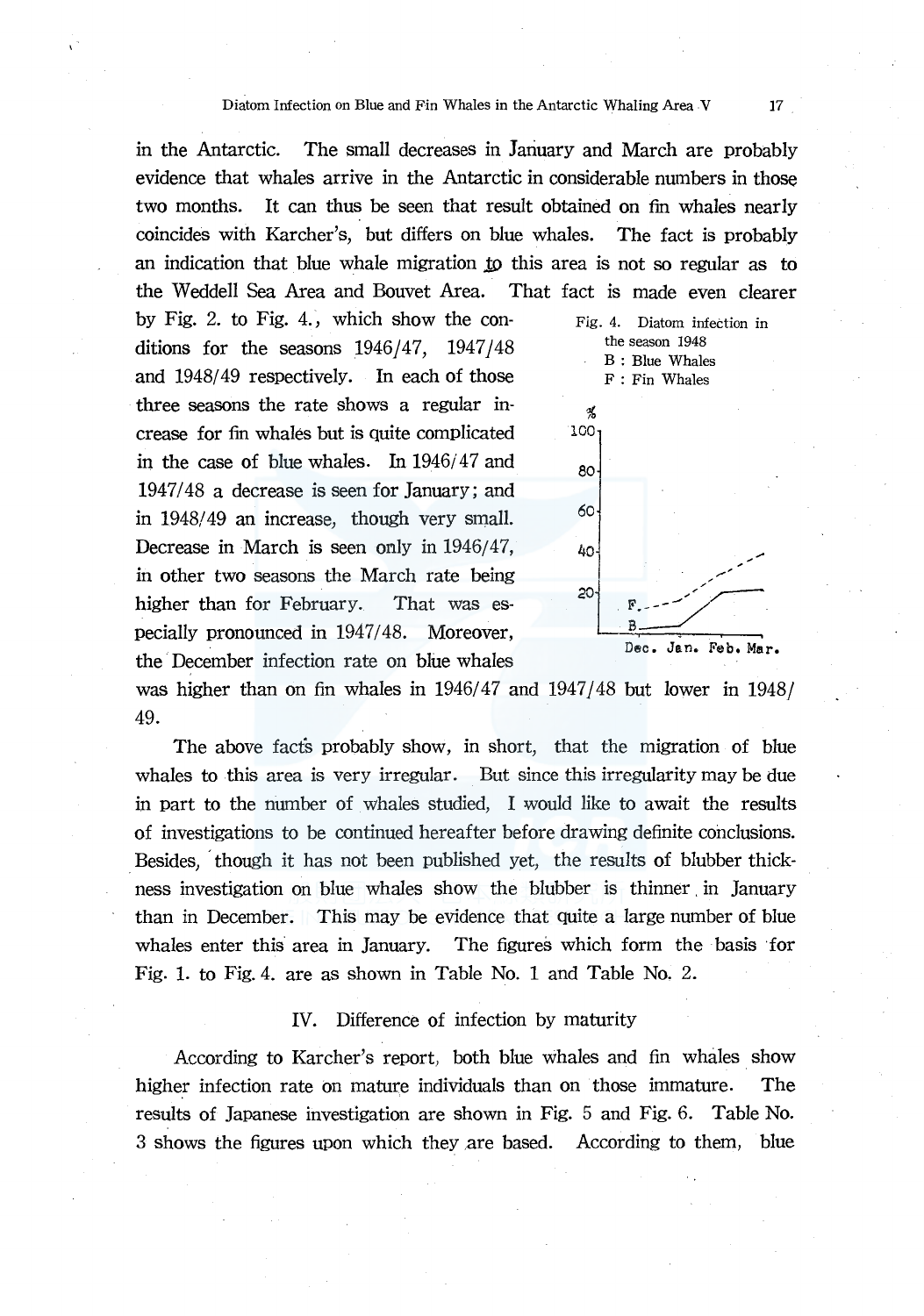| Total         | Mar.          | Feb.          | Jan.             | Dec.                             | Month            | <b>Season</b> |                                  |                                                           |       |  | Total                    | Mar.          | Feb                                  | Jan.                 | Dec.               | Month                |
|---------------|---------------|---------------|------------------|----------------------------------|------------------|---------------|----------------------------------|-----------------------------------------------------------|-------|--|--------------------------|---------------|--------------------------------------|----------------------|--------------------|----------------------|
| 464           | 3             | 209           | <b>148</b>       | 65                               | observed<br>No.  |               |                                  |                                                           |       |  | 849                      | 98<br>Di      | 188                                  | 333                  | <b>122</b>         | No.<br>observed      |
| 93.0          | 33<br>غ.      | 25.8          | 42.6             | $\mathfrak{S}$<br>$\mathfrak{p}$ | $\circ$          | 1946/47       |                                  |                                                           |       |  | 48.8                     | 0.01          | 36.2                                 | 0.83                 | 45.9               | $\circ$              |
| 6.6           | 64.2          | 20.7          | 45.9             | 32.5                             | $\boldsymbol{+}$ |               |                                  |                                                           |       |  | 45.6                     | 54.3          | 52.6                                 | 39.6                 | 48.4               | π                    |
| 17.4          | 22.4          | 23.5          | 11.5             | $\bullet$                        | $\pm$            |               |                                  |                                                           |       |  | 5.6                      | 6.7           | 11.2                                 | 2.4                  | $\overline{5}.7$   | $\ddagger$           |
| 669           | $\frac{1}{8}$ | 197           | 184              | 136                              | No.<br>observed  |               | (Shown in the percentage figure) |                                                           |       |  | 104                      | 22            | 091                                  | 214                  | $30\mathrm{S}$     | No.<br>observed      |
| 66.3          | 44.4          | 57.1          | 70.7             | 80.9                             | $\circ$          | 1947/48       |                                  |                                                           |       |  | 74.8                     | 6.9           | 67.5                                 | 81.3                 | 76.4               | $\circ$              |
| 26.7          | 55.6          | 31.4          | 22.8             | 19.1                             | $\ddag$          |               |                                  |                                                           | Table |  | 22<br>$\frac{1}{\infty}$ | 36.4          | $\mathbb{Z}^2$<br>$\frac{1}{\alpha}$ | 47<br>$\ddot{\circ}$ | 23.0               | $\ddot{\tau}$        |
| 7.0           | $\bullet$     | 11.5          | G.5              | $\bullet$                        | $\dagger$        |               |                                  |                                                           | io.   |  | b.<br>.<br>4             | 22.7          | 6.0                                  | j٥                   | $\ddot{\theta}$ .6 | $\pm$                |
| 366           | 174           | 867           | 893              | $\mathfrak{g}_1$                 | observed<br>No.  |               |                                  | Diatom infection on fin whales in the last three seasons. |       |  | 925                      | $\frac{8}{3}$ | 178                                  | 235                  | 222                | No.<br>observed      |
| 72.8          | 60.3          | 6.9           | 0.33             | 88.5                             | $\circ$          | 67/8761       |                                  |                                                           |       |  | 88.6                     | 76.7          | 78.7                                 | 7.98                 | 68.4               | $\circ$              |
| 22.7          | 33.3          | 25.1          | 14.3             | 8.2                              | $^{+}$           |               |                                  |                                                           |       |  | 8.8                      | 1.16          | 18.6                                 | $\frac{3}{5}$        | $\frac{1}{2}$      | $+$                  |
| 4<br>òч       | 6.4           | $\frac{1}{2}$ | $\frac{2}{7}$ .7 | လ<br>လ                           | $\dagger$        |               |                                  |                                                           |       |  | $\ddot{5}$               | $\frac{1}{2}$ | $\frac{2}{8}$                        | ್ಷ                   | ⊝                  | $\frac{1}{\sqrt{2}}$ |
| 2055          | 823           | 896           | T <sub>6</sub> 9 | 732                              | No.<br>observed  |               |                                  |                                                           |       |  | 1003                     | 147           | 929                                  | 782                  | 679                | No.<br>  Socrved     |
| 61.9          | 47.1          | 88.9          | 0.96             | 80.6                             | $\bullet$        | Total         |                                  |                                                           |       |  | 70.3                     | 62.6          | 0.1                                  | 75.7                 | 74.5               | $\circ$              |
| 29.9          | 42.4          | $32.3\,$      | 24.9             | 18.6                             | $\ddot{}$        |               |                                  |                                                           |       |  | 26.4                     | 31.3          | 33.5                                 | 22.6                 | 23.9               | $+$                  |
| $\frac{8}{3}$ | 10.0          | $10.8\,$      | 6.1              | 0.8                              | $\dagger$        |               |                                  |                                                           |       |  | ಲು<br>ಉ                  |               | 6.4                                  | $\overline{1}$ .7    | 1.6                | $\pm$                |

Table 1.

Diatom infection on blue whales in the last three seasons.

(Shown in the percentage figure)

1947/48

1948/49

Total

Season

 $19461/17$ 

Hideo Omura

18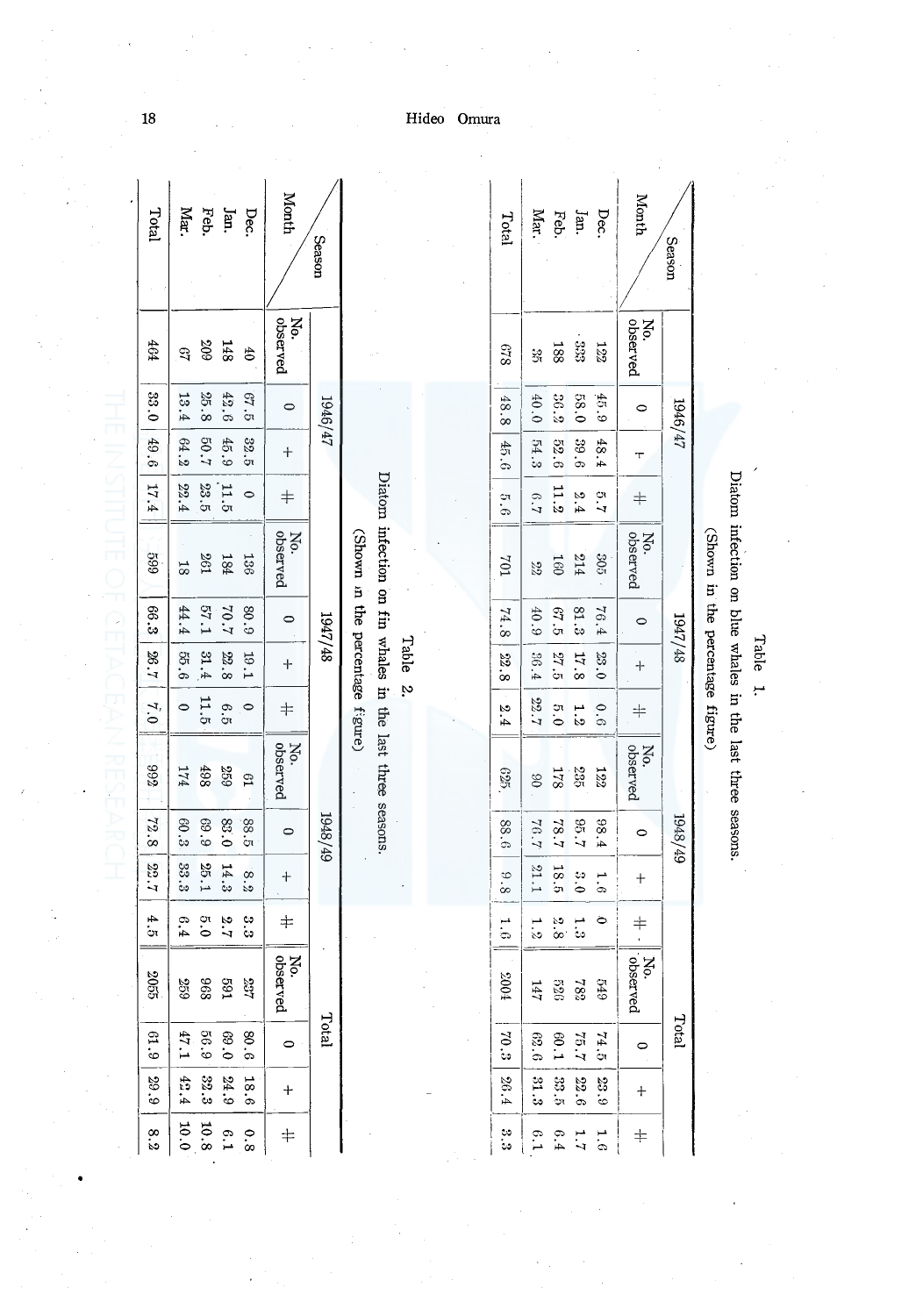



In the two seasons excepting 1948/49, immature blue whales showed higher infection rate, but among fin whales, the immature showed a higher infection rate than the mature only for the 1948/49 season. For the purposes of this study, the classification as to mature and immature whales are based simply on the standard of body length. It may be difficult to get any conclusion only with these data, because as Table No. 3 shows, the number of immature whales studied was not very large. In Fig. 7 to Fig. 12 the rates of infection in mature and immature whales are shown by month. About the only conclusion that can be drawn from these figures is that mature fin whales are regularly infected with diatom. That, too, is due to the small number of whales, especially those immature studied; so that the effort to draw any conclusion at all may in itself be unreasonable. The figures on which these are based are appended at the end of this report.

| Species and | Mature          |          |      |      | Immature              |          |      |          |  |  |
|-------------|-----------------|----------|------|------|-----------------------|----------|------|----------|--|--|
| Seasons     | No.<br>observed | $\bf{0}$ | $+$  | $^+$ | No.<br>observed       | $\bf{0}$ | $+$  | $+$      |  |  |
| Blue Whale  |                 |          |      |      |                       |          |      |          |  |  |
| 1946/47     | 433             | 49.9     | 43.9 | 6.2  | 245                   | 46.9     | 48.6 | 4.5      |  |  |
| 1947/48     | 596             | 75.5     | 21.8 | 2.7  | 105                   | 70.5     | 28.6 | 0.9      |  |  |
| 1948/49     | 532             | 88.2     | 10.0 | 1.8  | 93                    | 91.4     | 8.6  | $\theta$ |  |  |
| Fin Whale   |                 |          |      |      |                       |          |      |          |  |  |
| 1946/47     | 303             | 31.7     | 51.8 | 16.5 | $\lfloor 161 \rfloor$ | 35.4     | 45.3 | 19.3     |  |  |
| 1947/48     | 561             | 66.1     | 27.1 | 6.8  | 38                    | 68.4     | 21.1 | 10.5     |  |  |
| 1948/49     | 872             | 73.5     | 22.2 | 4.3  | 120                   | 67.5     | 25.8 | 6.7      |  |  |

Table 3. Difference of infection by maturity. (Shown in the percentage figure)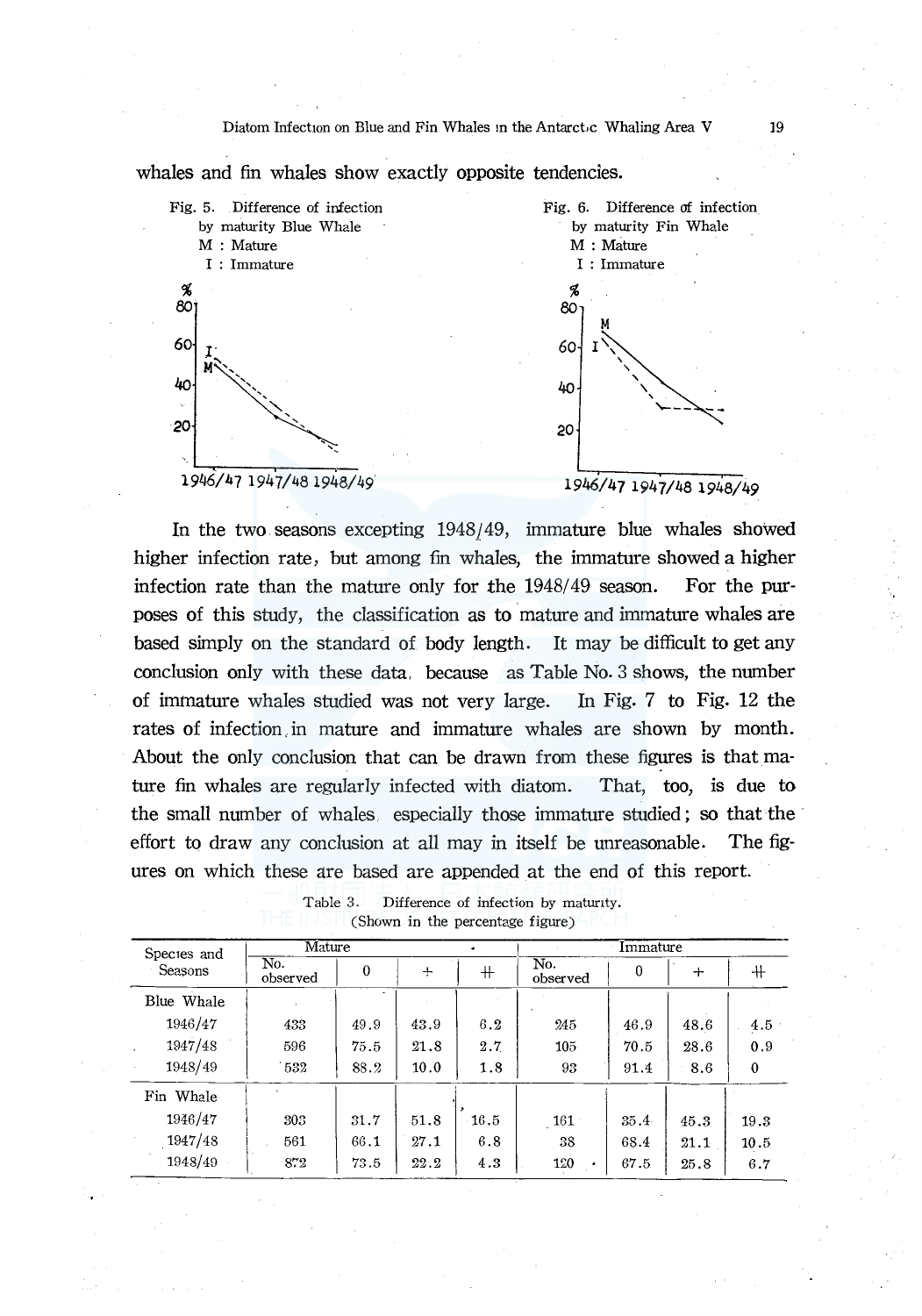

V. Difference of infection by year.

As shown in Fig. 2 to Fig. 12, there is a remarkable variation by year m this area. On both blue whales and fin whales, the infection rate is the highest in  $1946/47$ , descending remarkably year by year from  $1947/1948$  to 1948/ 49. According to Karcher, there is some variation in some years both in the Weddell Sea Area and the Bouvet Area, though not so much as this. Further there is a wide difference between the Weddell Sea Area and the Bouvet Area. The former shows a high infection rate, and the latter is very low by comparison. In the Ross Sea Area, however, the rate in 1946/ 4 7 was nearly equal to the former, and in 1948/ 49 to the latter.

Therefore, with these data it is difficult to state definitely whether the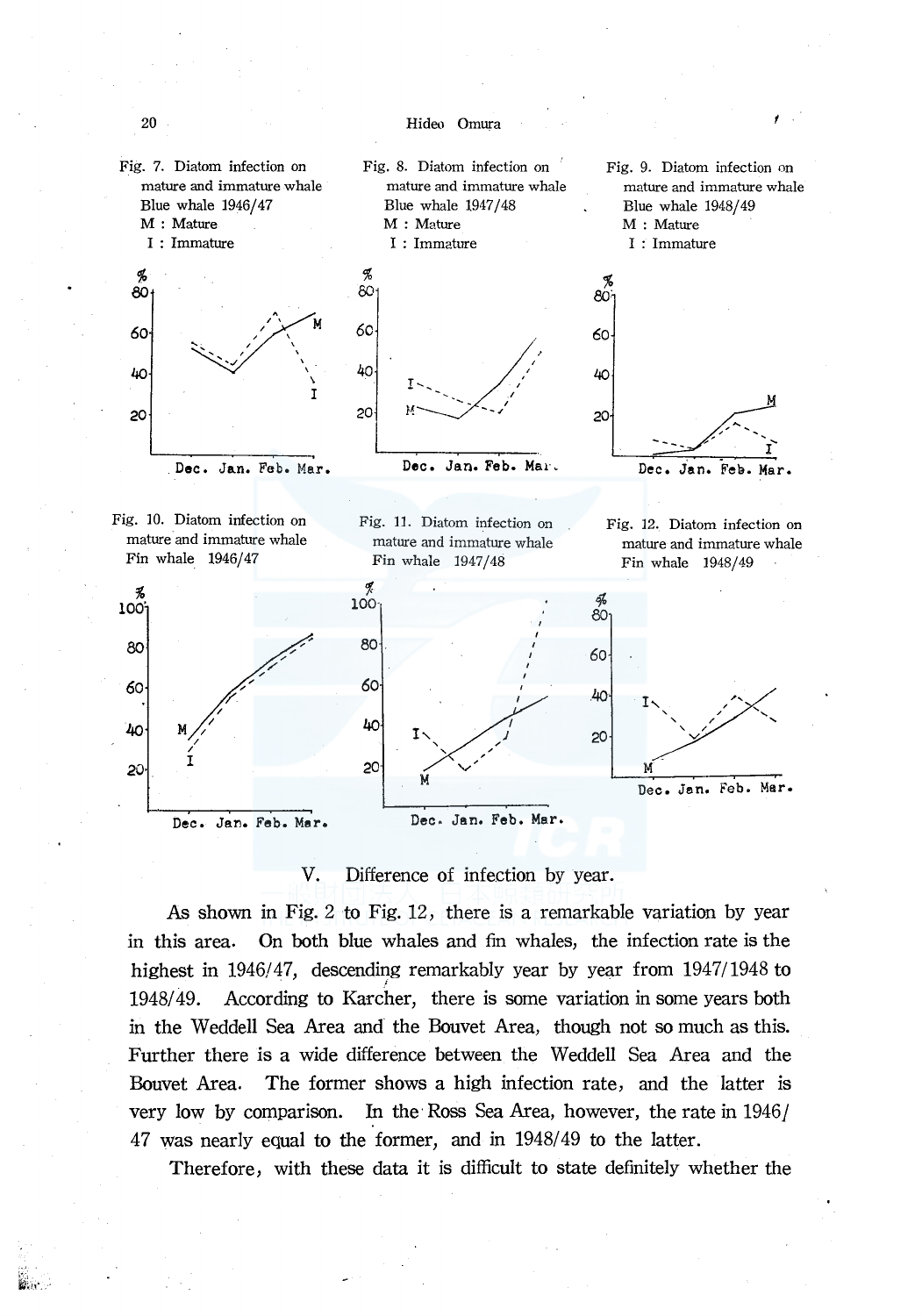#### Diatom Infection on Blue and Fin Whales in the Antarctic Whaling Area V 21

infection rate in the Ross Sea Area is higher or lower than in the Weddell Sea Area and the Bouvet Area. However, on the average of three years it can safely be said that the infection rate is at least higher in the Ross Sea Area than in the Bouvet Area. According to Karcher, although the diatom infection frequency is the highest in the region from Long.  $50^{\circ}$ W. to  $70^{\circ}$ W. and drops as one goes eastward, the chances are that the frequency rises again in the Ross Sea Area beyond the Bouvet Area and the Kerguela Area. Both in 1946/47 and 1947/48, the Japanese whaling fleets operated mainly between Long. 150°E. and 180°E. In the season of 1948/ 49, although some operation was carried out in the above area too, most of it was done further east from Long.  $180^{\circ}$ W. to  $160^{\circ}$ W. The especially low infection frequency in 1948/49 may be due to this fact. From the geographical point of view, the Ross Sea Area resembles the Weddell Sea Area. There are similarities in oceanographical condition also. In all probability, therefore, what has been stated regarding diatom infection in the Weddell Sea Area may also be said for the Ross Sea Area.

|         | Total No.<br>observed | in which with<br>thick film | %        |  |
|---------|-----------------------|-----------------------------|----------|--|
| Blue    |                       | ¥.                          |          |  |
| 1946/47 | 122                   | 7                           | 5.7      |  |
| 1947/48 | 305                   | $\boldsymbol{\Omega}$       | 0.6      |  |
| 1948/49 | 122                   | $\theta$                    | 0        |  |
| Total   | 549                   | 9                           | 1.6      |  |
| Fin     |                       |                             |          |  |
| 1946/47 | 40                    | 0                           | $\theta$ |  |
| 1947/48 | 136                   | 0                           | $\Omega$ |  |
| 1948/49 | 61                    | 2                           | 3.3      |  |
| Total   | 237                   | $\overline{2}$              | 0.8      |  |

| Table 4. |  | Number of "Eiswalen" observed |  |
|----------|--|-------------------------------|--|
|          |  |                               |  |

Table No. 4 shows the percentage of so-called "Eiswalen" or badly infected whales, which were caught in December.

According to Karcher, the average rate in 1937/38 and 1938/39 was 12.93% for blue whales and 6.57% for fin whales in the Weddell Sea Area: and  $0.12\%$  for blue whales and  $0\%$  for fin whales in the Bouvet Area. So from this table it can be said that the rate in the Ross Sea Area is higher than in the Bouvet Area, though lower than in the Weddell Sea Area.

経済のよう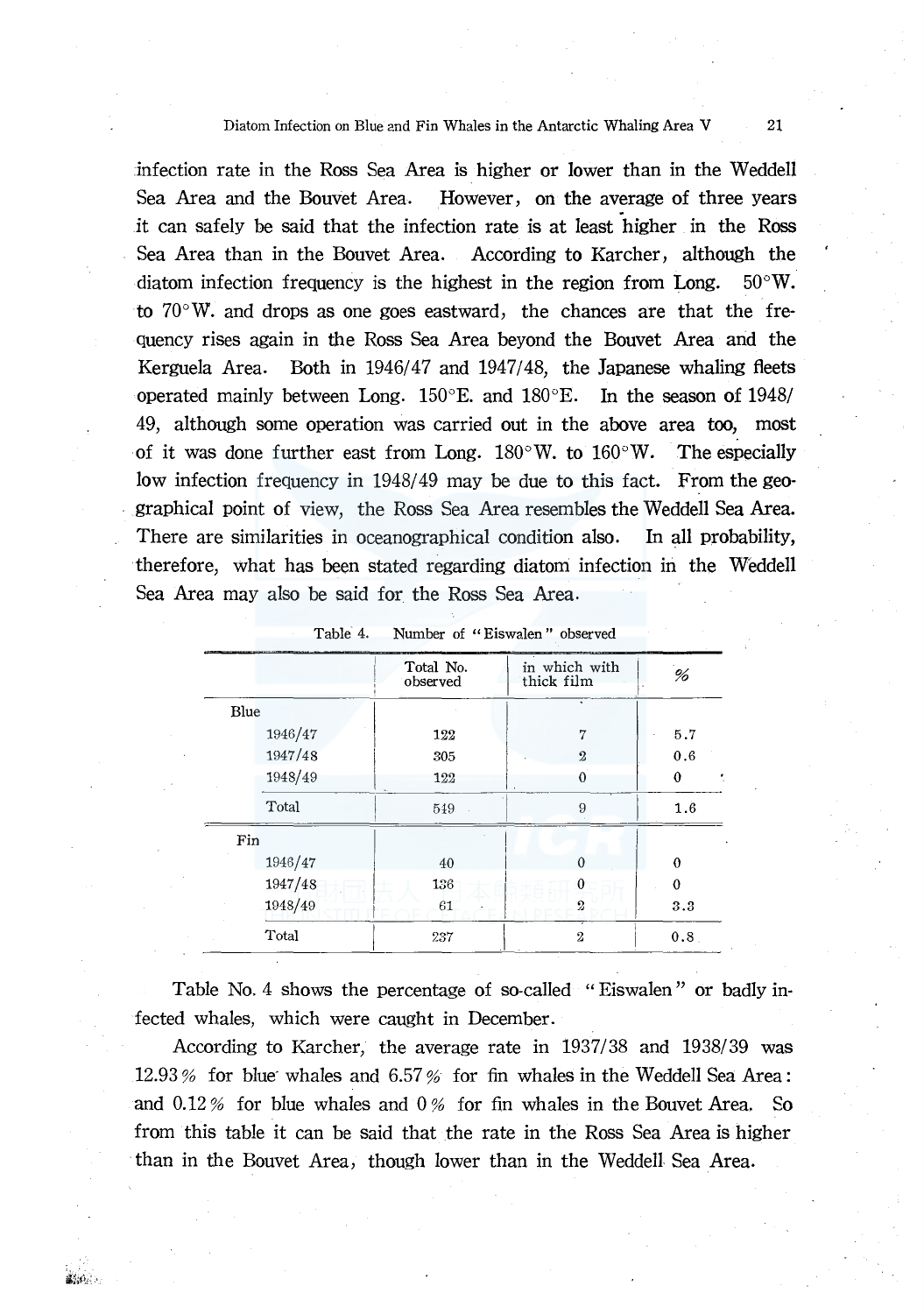# VI. Difference of infection by sex.

The infection frequency by sex is shown in Fig. 13 to 18. The statistics on which these figures are based are appended at the end of this report. As can be seen from these figures, for every year, males show a higher infection rate than females both among blue and fin whales without distinction as to degree of maturity. Although it is to be assumed that this phenomenon is due not to physiological differences between sex but rather to the fact that the males reach the Antarctic earlier than the females, there is no data to prove it.



Fig. 15. Difference of diatom infection by sex Blue whale  $1948/49$ 







Fig. 16. Difference of diatom infection by sex: Fin whale 1946/47



Fig. 18. Difference of diatom infection by sex Fin whale 1948/49

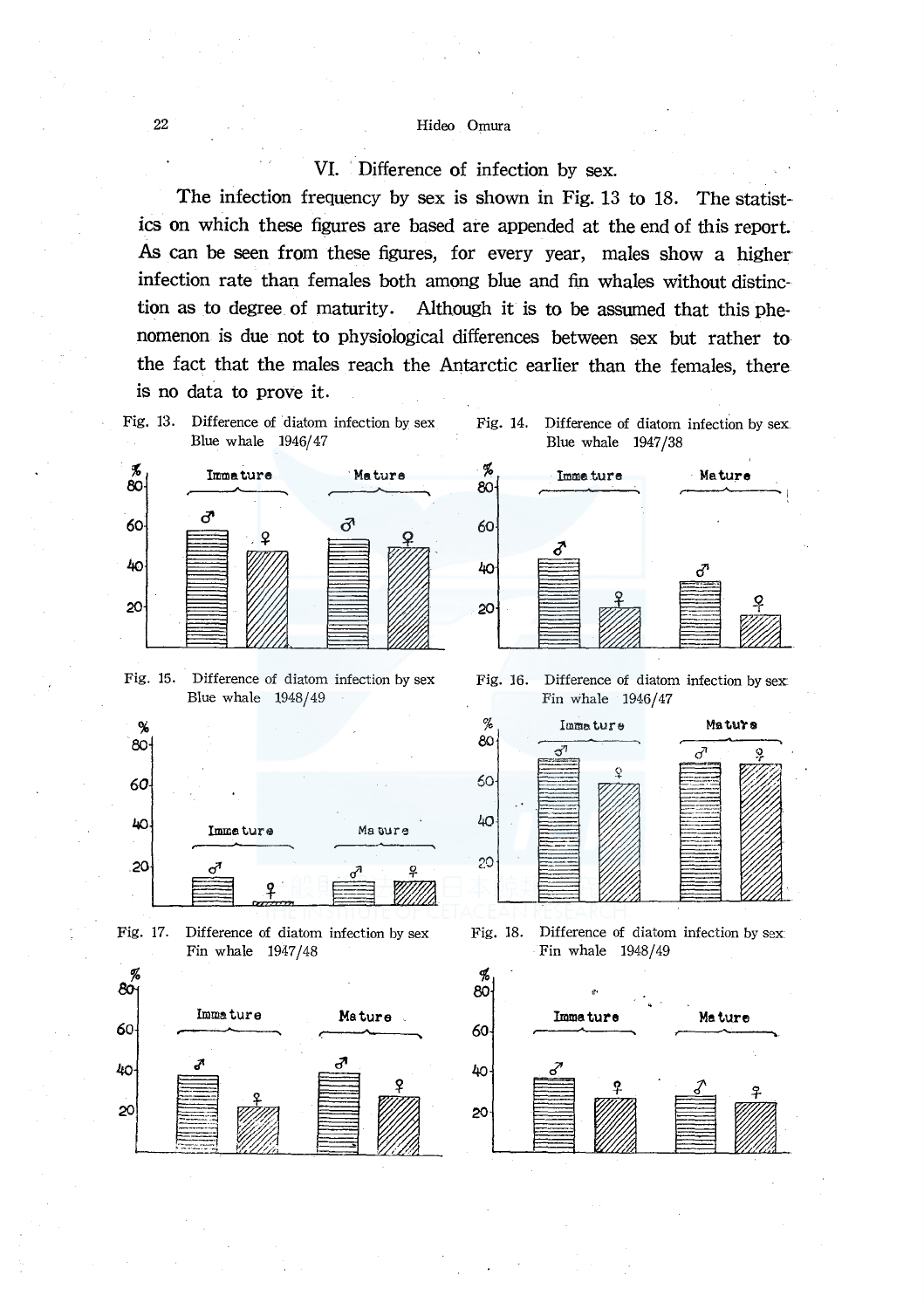Diatom Infection on Blue and Fin Whales in the Antarctic Whaling Area V

# IIV. Diatom infection in the Ross Sea.

In the season of 1947/48, the "Hashidate-maru" operated in the narrow area near Long. 175°W. Lat. 75°S. in the Ross Sea Area from 12 February to 26 February 1948.

79 blue whales were caught here, of which 77 whales were processed. No fin whale was caught. On all 77 blue whales processed, the existence of diatom infection was observed. The results have been collected in Fig. 19 and Table No. 5. And for comparison all the figures for the Ross Sea Area, with the exception of those for the Ross Sea in February 1948, were appended.

|            |                 | Male     |             | Female   |                 |          |      | Total<br>animals |                  |                |      |              |
|------------|-----------------|----------|-------------|----------|-----------------|----------|------|------------------|------------------|----------------|------|--------------|
|            | No.<br>observed | $\Omega$ | ┿           | $+$      | No.<br>observed | $\theta$ | $+$  | $+$              | No.<br>lobserved | $\overline{0}$ |      | $^{\rm +}$   |
| Ross Sea   | 47              | 85.1     | 14.9        | $\Omega$ | 30              | 70.0     | 30.0 | $\bf{0}$         | 77               | 79.2           | 20.8 | $\mathbf{0}$ |
| Other area |                 |          |             |          |                 |          |      |                  |                  |                |      |              |
| Mature     | 41              | 43.9     | $36.6$ 19.5 |          | 27              | 63.0     | 37.0 | $\theta$         | 68               | 51.5           | 36.8 | 11.7         |
| Immature   | 8               | 75.0     | 25.0        | 0        | 7               | 85.7     | 14.3 | $\theta$         | 15               | 80.0           | 20.0 | $\Omega$     |
| Total      | 49              | 49.0     | 34.7        | 16.3     | 34              | 67.6     | 32.4 | $\mathbf{0}$     | 83               | 56.6           | 33.7 | 9.7          |

| Table 5. | Diatom infection on blue whale in Ross Sea Area. |
|----------|--------------------------------------------------|
|          | (Shown in the percentage figure)                 |

As can be seen from Fig. 19 and Table No. 5 there are fewer diatom infected whales in the Ross Sea. All the data excepting those given for the Ross Sea for the purpose of comparison, were obtained between Long. 160°E. and Long.  $170^\circ$ E.

Fig. 19. Difference of diatom infection by sex



The entrance to the Ross Sea which is generally blocked by ice packs opens up from the end of January to March as the ice packs swept away. But there have been years when whaling fleets could not enter at all because the entrance did not open up.

In 1948/49 both the Japanese whaling fleets tried to enter the Ross Sea but failed due to the blocking ice packs. Among the whales observed there, none was found with thick diatom film. This probably indicates that all the whales, instead of wintering in the Ross Sea, leave there before the

23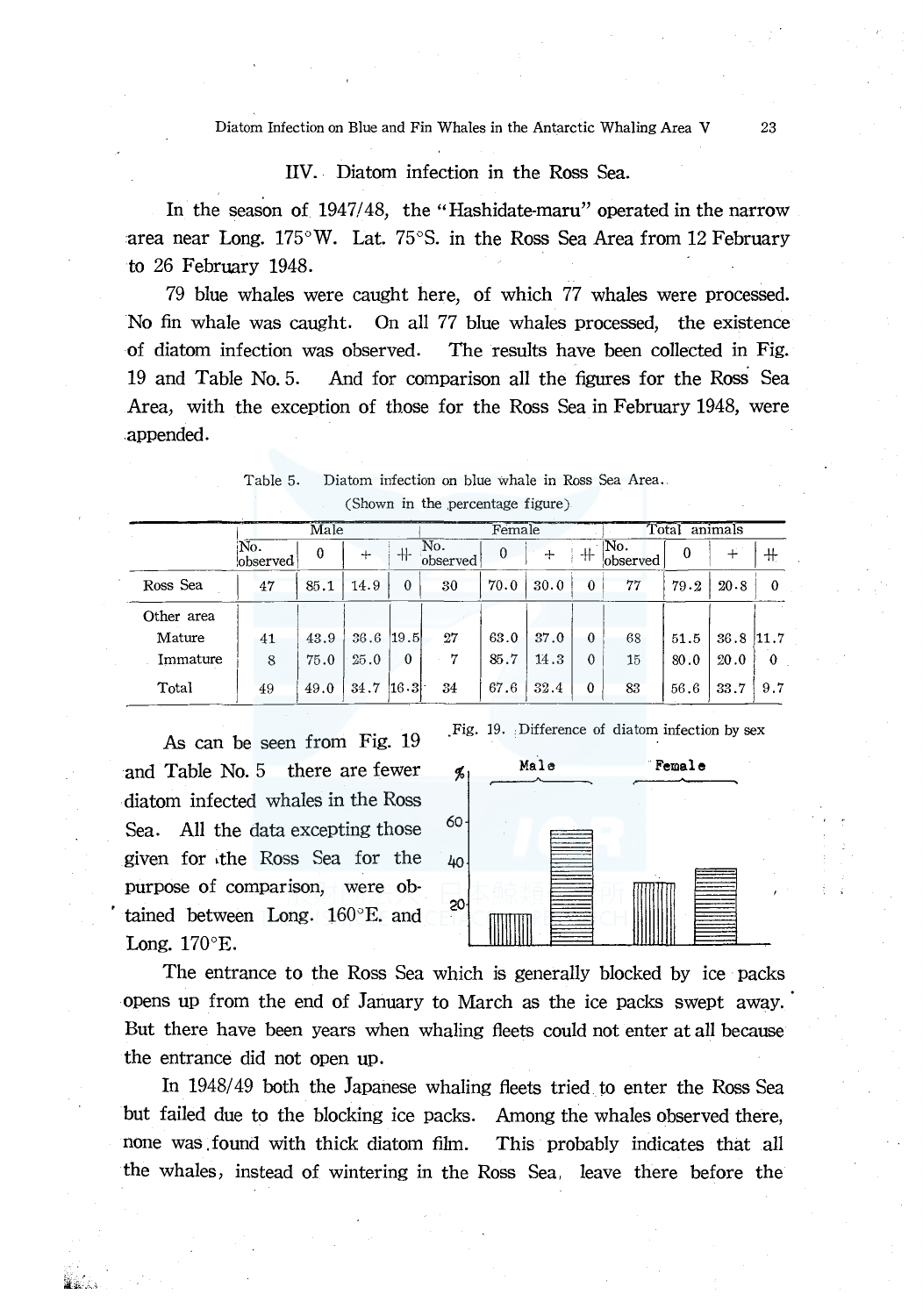entrance is closed up. The whales in the Ross Sea are very fat as compared with those in other seas. For instance, the "Hashidate-maru" obtained 1846 metric tons of whale oil from 77 blue whales processed or an average of 24 metric tons per blue whale unit. And that, notwithstanding that the Japanese whaling fleets salted all the whole ventral grooves for use as food, without extracting oil from this part. Accordingly, if oil were extracted from this part also, oil production per blue whale unit would be even higher.

| Body length<br>in feet         | 73                                        | 74             | 75 | 76             | 77              | 78                  | 79           | 80                         | 81       | 82                  | 83                         |
|--------------------------------|-------------------------------------------|----------------|----|----------------|-----------------|---------------------|--------------|----------------------------|----------|---------------------|----------------------------|
| Male<br>Female                 | 1                                         | 1              | 3  | 5              | 5               | 7<br>$\overline{4}$ | 9<br>3       | $\overline{5}$<br>$\bf{0}$ | 3<br>3   | 6<br>$\overline{4}$ | $\theta$<br>$\overline{4}$ |
| Total                          | 1                                         | 1<br>$\sim$    | 3  | $\overline{5}$ | $5\overline{5}$ | 11                  | 12           | $\overline{5}$             | 6        | 10                  | $\overline{4}$             |
| $\mathbf{r} = \mathbf{r}^{-1}$ |                                           |                |    |                |                 |                     |              |                            |          |                     |                            |
| Body length<br>in feet         | 84                                        | 85             | 86 | 87             | 88              | 89                  | 90           | 91                         | Total    | length              | Average                    |
| Male<br>Female                 | $\boldsymbol{2}$<br>$\mathbf{3}^{\prime}$ | $\mathfrak{2}$ | 5  | $\bf{0}$       | 1               | $\theta$            | $\mathbf{0}$ | $\mathbf{1}$               | 47<br>30 |                     | 78.6<br>82.8               |
| Total                          | $\overline{5}$                            | $\overline{2}$ | 5  | $\bf{0}$       | 1               | $\mathbf{0}$        | $\mathbf{0}$ | $1 -$                      | 77       |                     | 80.3                       |

Table 6. Size of blue whales caught in Ross Sea.

To be sure the biological investigation made of the whales in the Ross Sea proved that they were all mature, \_\_\_\_ there being not one immature whale among them. The classification by body length is shown in Table 6. Even taking that into consideration, it can be safely said that the whales in the Ross sea are extremely fat. In the Antarctic, as a general rule, the diatom infected whale has a thicker blubber and consequently yields more oil than those not infected. But as stated above, this does not apply to the Ross Sea. As to the latter sea, the following two possibilities come to mind:

a. Whales which enter the Ross Sea, reach the Antarctic from January to February and directly enter the Ross Sea and there grow fat rapidly.

b. Whales in the less diatom infected areas of the Antarctic, though their arrival there may not necessarily have been from January to February, eventually enter the Ross Sea and there grow fat.

If case  $(a)$  were true, some lean whales should be found in the Ross Sea, for the whales which have just reached the Antarctic are thin as a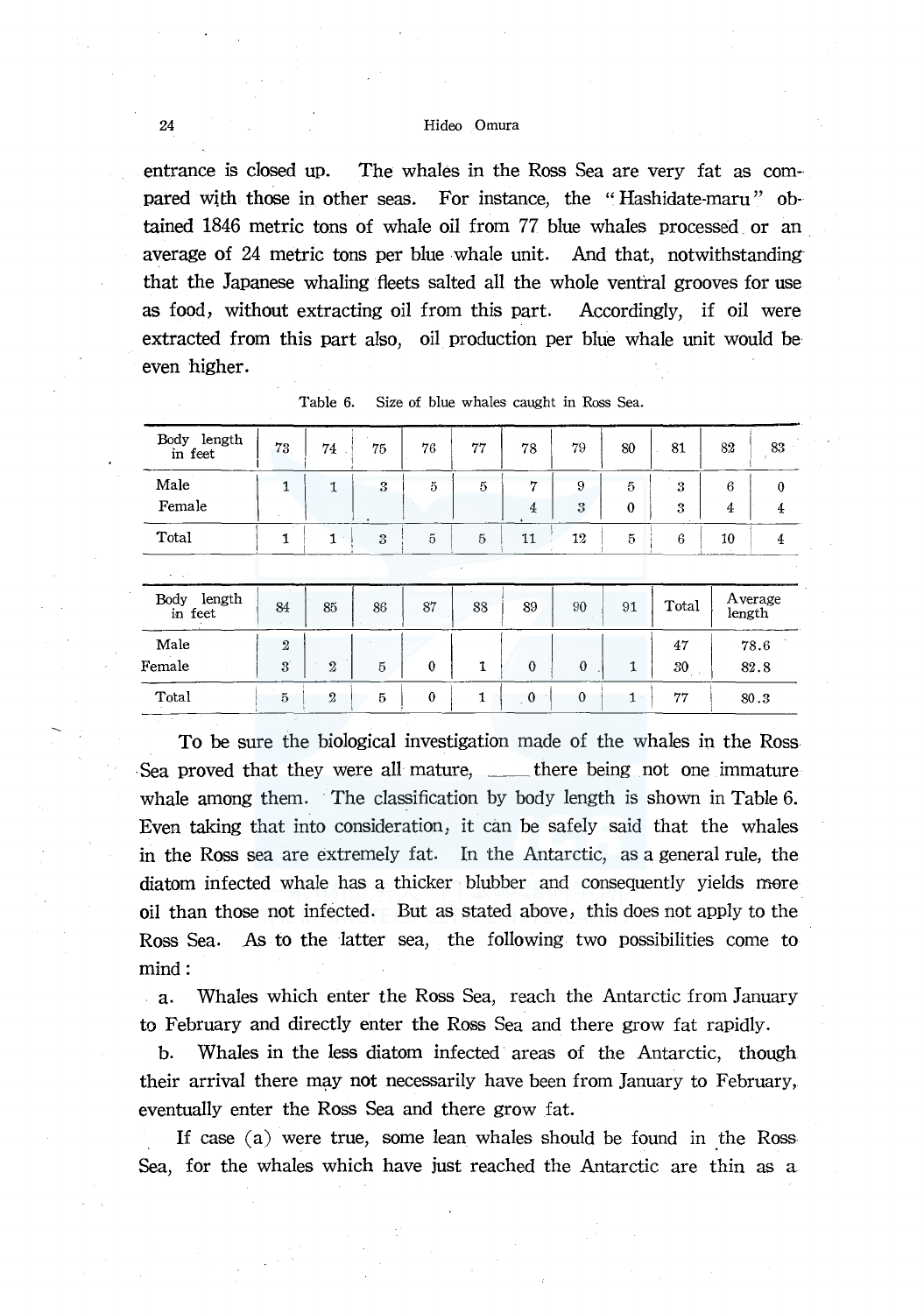# Diatom Infection on Blue and Fin Whales in the Antarctic Whaling Area V 25

general rule. However, such an example has never been reported. In case of (b), if it is assumed as mentioned already, that there is more diatom infeetion west of Longitude 180° and less east of it, we arrive at the conclusion that whales in the Ross Sea migrate there from the east. This consumption is a plausible one, for in the season of  $1947/48$  not may whales were found by scouting boats which operated far to the east of Long.  $180^{\circ}$ E., while in the season of 1948/49 when the entrance to the Ross Sea was closed, many were caught east of Long.  $180^{\circ}$  which was the principal whaling -ground in that season. The most likely explanation is that these whales were headed for the Ross Sea but blocked by the ice pack, thus turning this area into a good whaling ground. According to Hart, spore formation of *Cocconeis ceticola* takes place twice a year in spring and autumn. Consequently it is probably extremely rare that a diatom infection that has started on a whale after it has arrived in the Ross Sea, develops into diatom film.

### Vll. Summarized conclusions

As a result of the observation made for 3 years,  $1946/47$ ,  $1947/48$  and 1948/ 49, the following can be said concerning diatom infection in the Area V (the Ross Sea Area) in the Antarctic.

a. Fin whale showed higher diatom infection rate than blue whale.

b. As months went by, from December to March, diatom infection increased regularly on fin whale but irregularly on blue whale.

c. No conclusion could be reached on the infection rate by maturity.

d. Of the 3 years in which observations were made, 1946/47 showed the highest infection rate, and 1948/49 the lowest: and the difference between those 2 seasons was very wide,

e. The infection rate in the Ross Sea Area was higher than in the Bouvet Area.

f. More males were infected than females.

g. The whales in the Ross Sea were all fat and mature with high whale oil production but low diatom infection as compared with other sections of this area.

#### IX. References

1) Hart, T. *].* : On the Diatom of the skin film of whales, and their possible bearing on problems of whale movements. Disvovery Reports Vol. X, pp. 247-282, 1935

Úс.